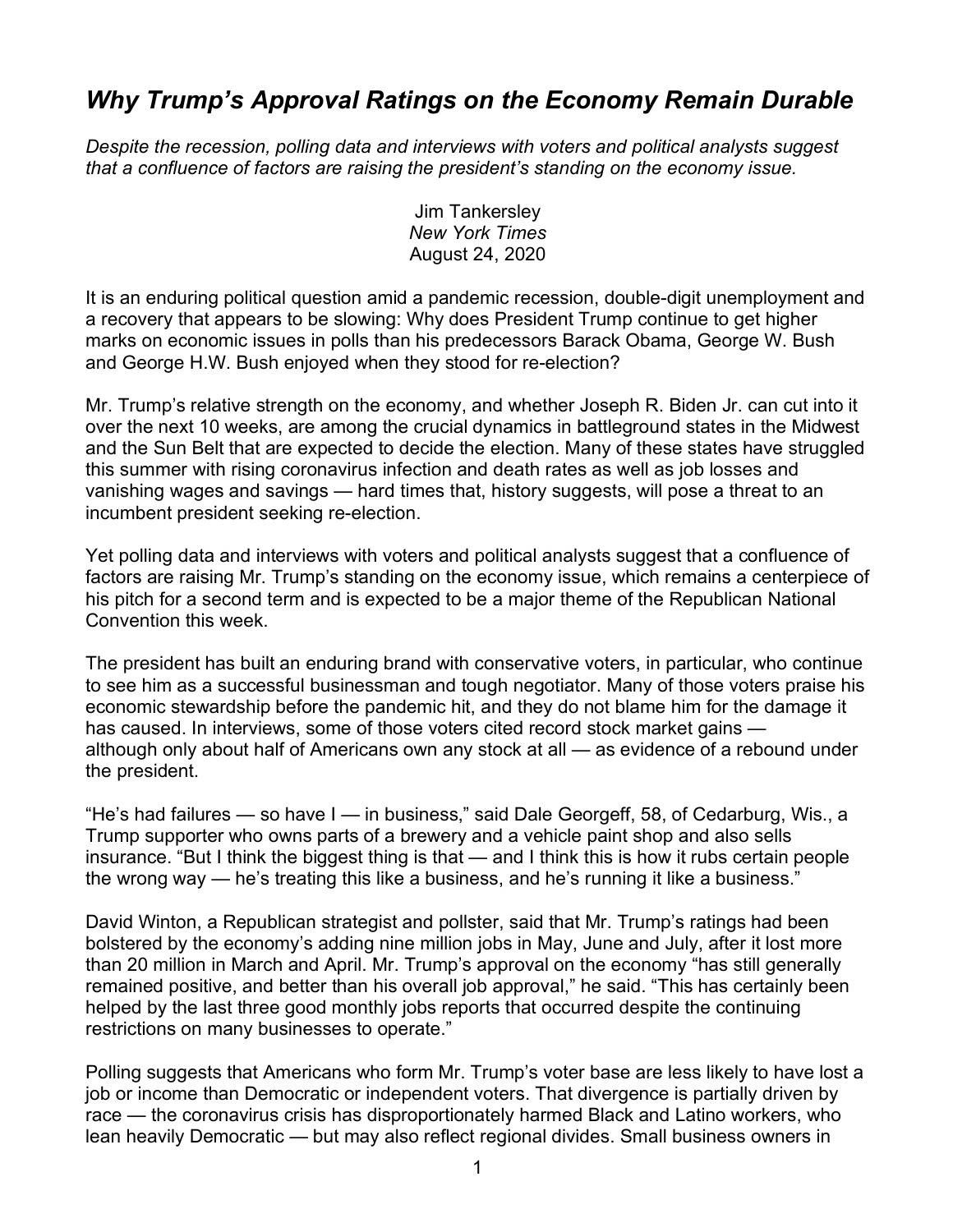small, more rural states that backed Mr. Trump in the 2016 election report less economic damage from the crisis than those in larger blue states, according to an analysis of census survey data by the Economic Innovation Group in Washington.

Perhaps most notably, Mr. Trump is reaping the benefits of extreme polarization of the American electorate, a divide so intense that it has overpowered long-running connections between economic performance and presidential approval ratings. For many Republican voters and conservatives, optimism about the economy and approval of the president have become deeply entwined — and for Democrats, disfavor for Mr. Trump brought deep pessimism over the economy even in the years of growth and low unemployment before the crisis.

Polls conducted in June, July and August for The New York Times by the online research firm SurveyMonkey underscore the degree to which even Republicans hit hard by the crisis continue to give Mr. Trump and his economy high marks. Eight in 10 Republican respondents who lost a job in the recession and have yet to return to work approve of Mr. Trump's handling of the pandemic. Nearly three in 10 Republicans who lost jobs say they are better off economically than they were a year ago, a sentiment that is shared by barely one in 10 Democrats who have kept their jobs throughout the crisis.

"For so many of these voters, opinions of Trump are basically baked in," said Amy Walter, national editor for the Cook Political Report in Washington, who has written extensively on the economy and Mr. Trump's electoral fortunes. "And what the actual economic situation is in November is less important to them than it would be in a different time with different candidates."

Mr. Trump's overall approval ratings have never cracked a majority throughout his presidency. Voters have given him higher approval ratings on his handling of the economy — he topped 60 percent in one survey this year before the pandemic hit — even as some of his signature economic initiatives, like the 2017 tax cut package he signed into law, remain relatively unpopular.

But the plunge in economic activity since the coronavirus began to spread rapidly in the United States late this past winter has hurt Mr. Trump's standing on economic issues as well as his overall approval. Most polls now find Americans are evenly split on whether they approve of his handling of the issue.

Gallup, for example, found Mr. Trump enjoyed a 48 percent approval rating on the economy this month, down from 63 percent in January. The decline was particularly acute among moderates, independents and voters who attended at least some college.

In a recent ABC News/Washington Post poll, two-thirds of Americans said the economy was in bad shape — the most since 2014, and a 20-percentage-point increase in negative ratings of the economy since Mr. Trump took office.

The decline in sentiment is hurting Mr. Trump in his campaign against Mr. Biden, the Democratic nominee. Among registered voters who said they thought the economy was doing badly, 70 percent planned to support Mr. Biden and his running mate, Senator Kamala Harris of California, in November, according to the ABC/Post poll.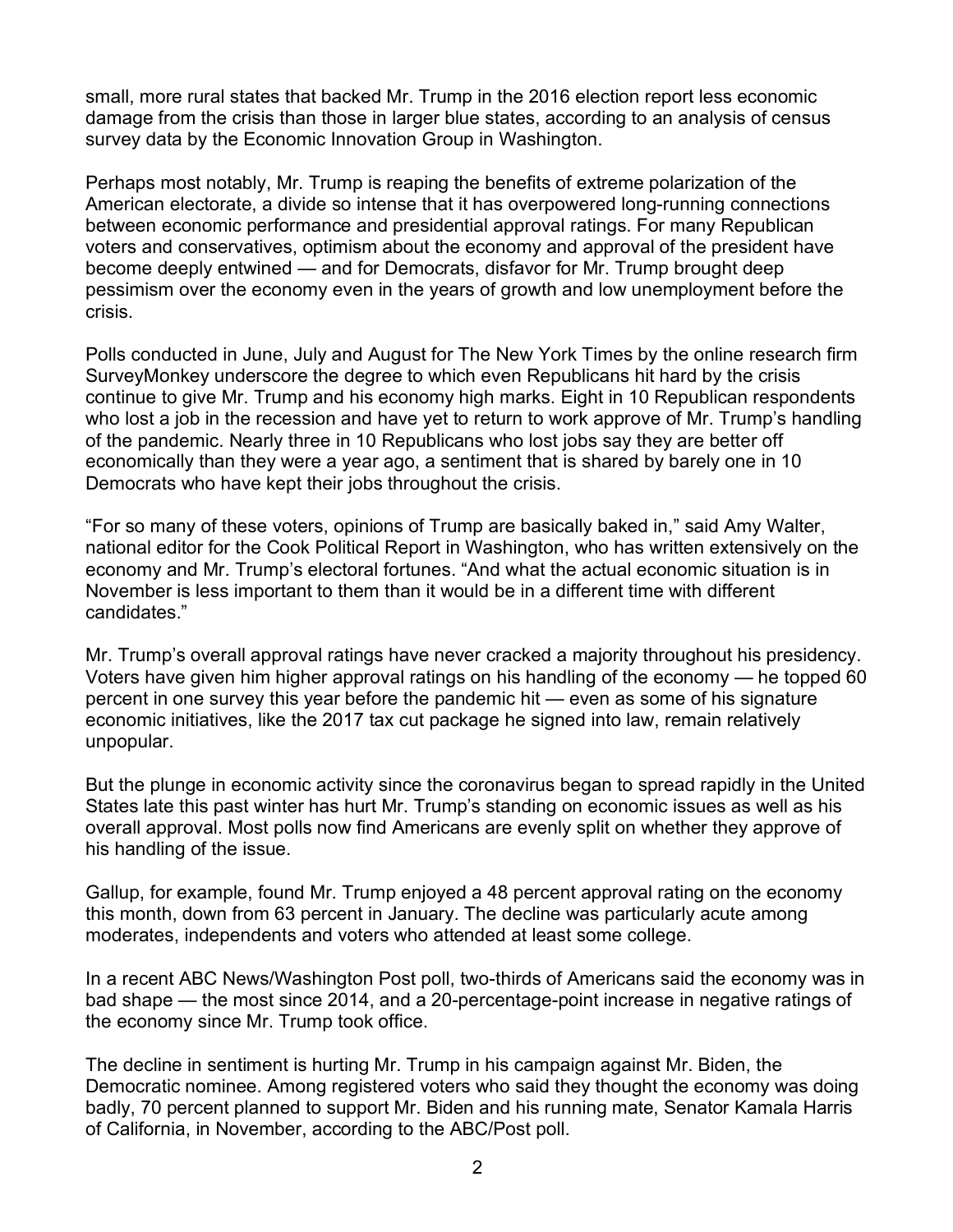But Mr. Biden, the former vice president, is far from commanding on the issue: Voters were split almost evenly into thirds on the question of whether the economy would be in better, worse or about the same shape now, if he were president. And while some polls this summer showed the candidates deadlocked on the question of who would best handle the economy, Mr. Trump led Mr. Biden on handling the economy in an NBC News/Wall Street Journal poll released this week. A Reuters poll had the men tied.

Mr. Biden emphasized his plans to create jobs and to bring the virus under control in his acceptance speech at the Democratic National Convention last week, and he criticized Mr. Trump's handling of the pandemic. "I understand something this president doesn't," Mr. Biden said. "We will never get our economy back on track, we will never get our kids safely back to school, we will never have our lives back — until we deal with this virus."

The Biden campaign has sought to link Mr. Trump to the recession in television advertisements, including one that proclaims that "Trump's botched handling of the coronavirus pandemic cost jobs." Campaign officials say Mr. Biden and his surrogates will increase those attacks in the weeks to come.

Mr. Trump "still has no plan to bring the pandemic under control or end the recession he catastrophically and needlessly worsened," Andrew Bates, a Biden spokesman, said on Saturday.

The president continues to express confidence that economic issues favor him in the race, even as he overstates his mixed position in polls. "We're building up the economy," Mr. Trump said on Friday in Arlington, Va. "And we're way ahead, by every poll — even the fake polls we're way ahead on the economy, which is very important."

Partisan politics — and divergent experiences with the virus — factor heavily into the remaining divide. The SurveyMonkey polling shows Republicans are less likely to have lost a job in the crisis than Democrats or independents, though the gap shrinks when comparing only white voters. In the recovery from the depths of recession, the unemployment rate has remained higher for Black and Latino workers than for whites.

"Republicans are putting more importance on the economic issues of the pandemic," said Laura Wronski, a research scientist for SurveyMonkey, "and Democrats are putting more importance on the health issues."

Fewer than one in five conservative Republicans worries about losing a job in the crisis, far less than any other ideological group, the SurveyMonkey polling shows. (In perhaps a troubling sign for Mr. Trump, the group that worries most about job loss is independent voters.) Nearly two in five conservative Republicans say that by late October "the virus will be under control, and the economy will be strong or steadily improving," which is more than double the rate of Americans overall. Only 3 percent of Democrats agree with that statement.

"I've seen a steady growth since he's been in office," said Rick Slowicki, president of Nonstop Couriers, a delivery service in Philadelphia that employs 11 people, runs 14 vehicles and expects revenue of \$1.3 million this year. "I just bought three new vehicles with the confidence that we're going to grow, even during Covid. I'm doubling down."